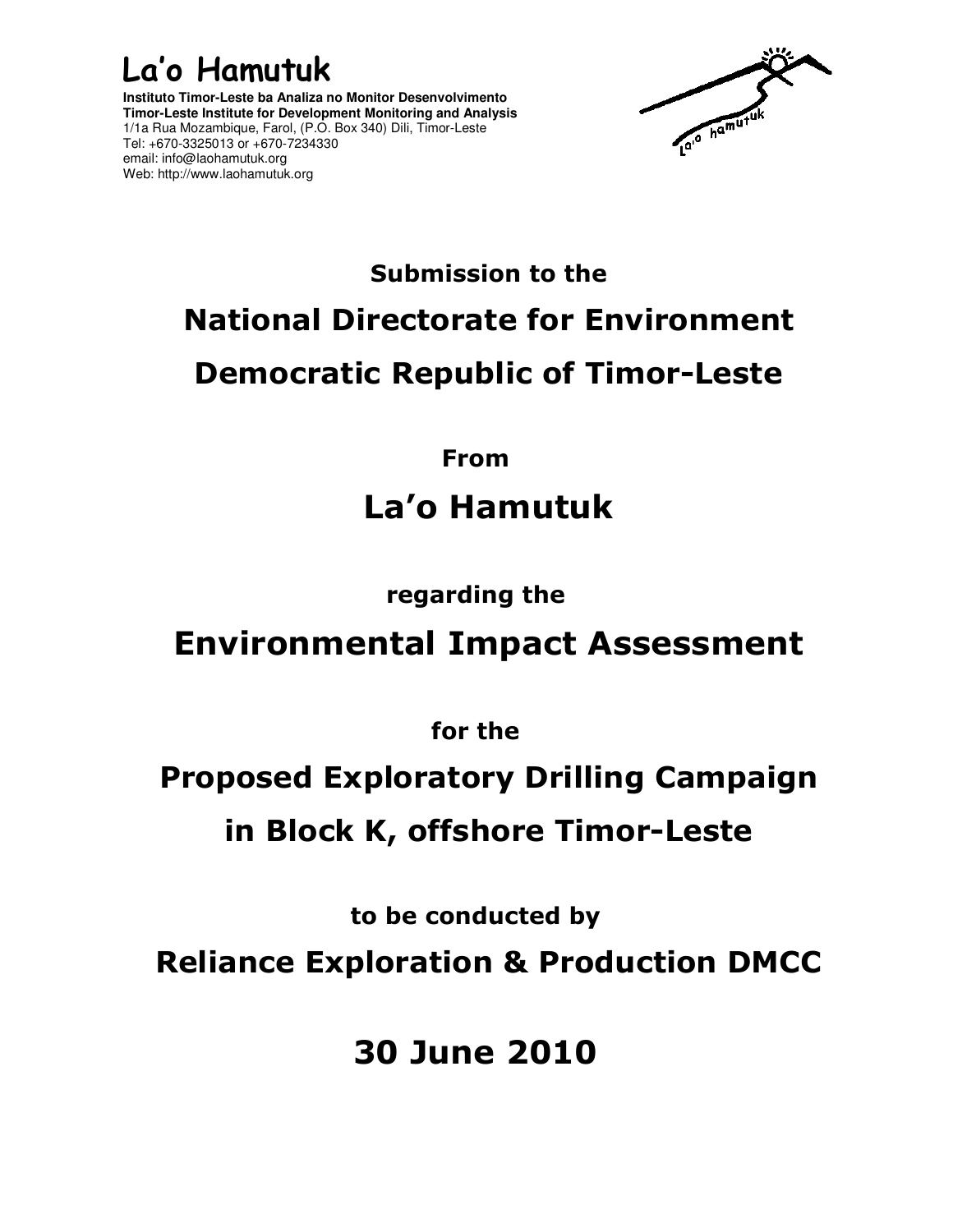#### Introduction

As a civil society organization which has worked for ten years to help ensure that petroleum development in Timor-Leste is conducted for the benefit of our people, La'o Hamutuk appreciates the opportunity to participate in this public consultation. Drilling for oil, especially in ultra-deep offshore waters, is one of the most challenging and risky activities which has ever been undertaken in Timor-Leste, and we hope that our submission helps the National Directorate for Environment (DNMA) and the National Petroleum Authority (ANP) make wise decisions which represent and protect the wishes, needs and rights of the people of Timor-Leste. This is critical not only to safeguard our environment for future generations, but to ensure that Timor-Leste's nonrenewable resources are exploited for the maximum benefit of our citizens.

For all EIA consultations, DNMA and Reliance should make it possible to involve more local and international expertise. Stakeholders should be defined broadly, beyond DNMA's current list or the brief list of stakeholders in part 4.8.7 of this EIA. They should include multilateral projects like the Coral Triangle Initiative; international NGO groups involved in Timor-Leste such as the CTSP consortium; agencies like UNEP, UNDP, the World Bank, NAPA; local leaders and civil society groups in potentially affected local communities, fisherpeople, and others. Any consultation should allow stakeholders at least one month to analyze the EIA, which should be provided in Tetum as well as English, and in electronic form as well as paper.

This submission will focus primarily on the following topics:

| Reliance has created a conflict of interest in Timor-Leste regulation3          |  |
|---------------------------------------------------------------------------------|--|
|                                                                                 |  |
|                                                                                 |  |
| The danger of huge oil spills and other accidents must be seriously considered6 |  |
|                                                                                 |  |
|                                                                                 |  |

#### DNMA should not approve this document.

According to the law<sup>1</sup> under which this consultation is being conducted, an Environmental Impact Assessment (EIA) must include plans to manage and mitigate both normal and unintended environmental consequences of the activity under discussion. For reason which we explain below, we believe that this document does not demonstrate the capacity, the intention or the specific actions which are necessary to ensure that this test drilling, 2,800 meters deep under a 1,246 meters of seawater, will be managed in a way which does not unduly endanger Timor-Leste.

The EIA must include more than a general discussion of environmental risks or industry practices, but must spell out Reliance's specific plans for this project (including mitigation of environmental damage), express the company's commitment to implement them, and provide enough information for the plans to be evaluated. The "Environmental Monitoring Plan" in Chapter 8 is full of descriptions of

l

<sup>1</sup> Indonesian Environmental Impact Assessment (AMDAL) Law No. 27/1999.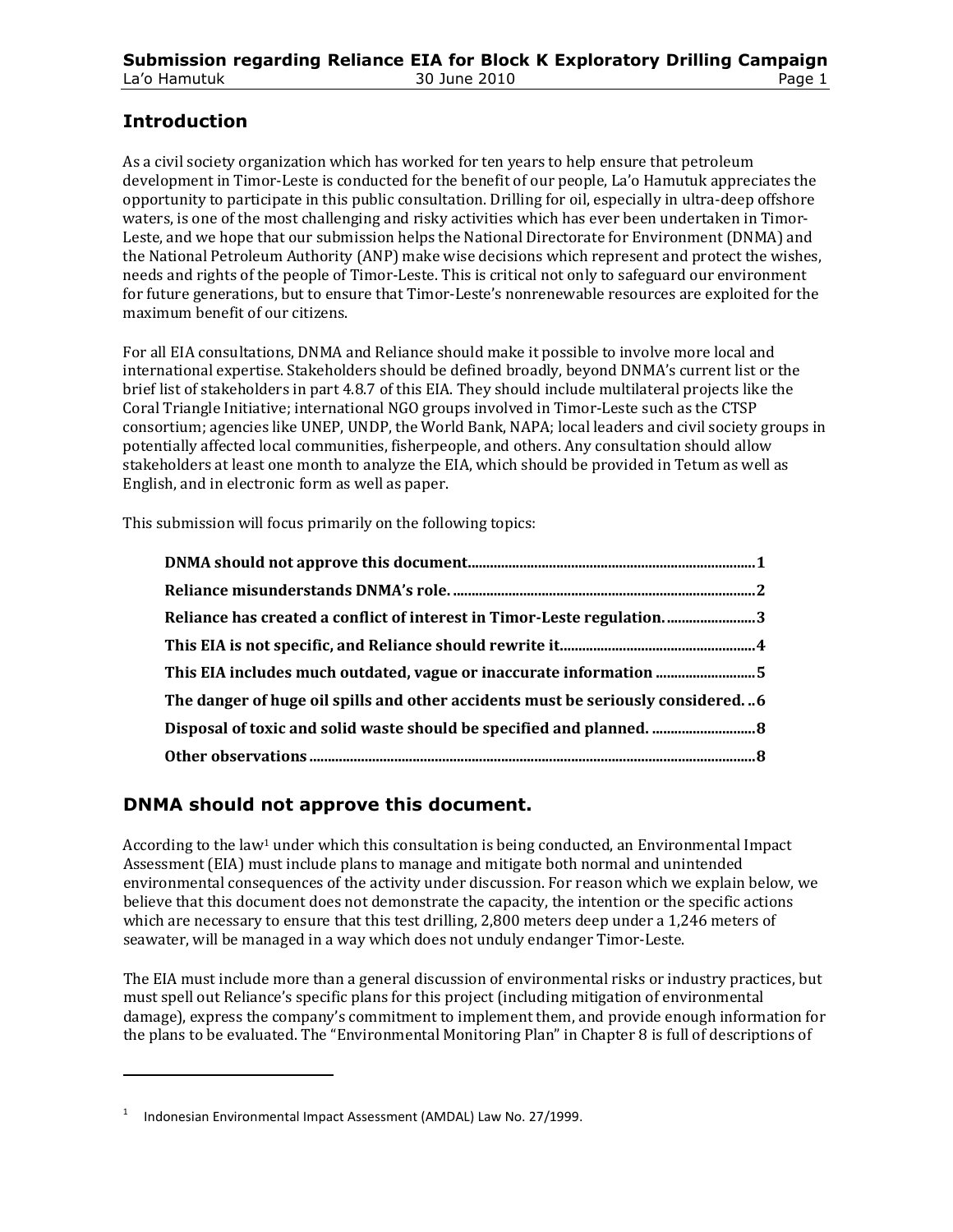what a generic EMP is, but without specific commitments of what Reliance will do during this project. Much of it relates to a seismic or mobile operation, rather than a vessel at a fixed location.

La'o Hamutuk does not believe that this EIA demonstrates that Reliance understands the risks, takes the responsibility, and has the capacity to conduct this exploration for the benefit of Timor-Leste's people. Therefore, we urge DNMA to reject this plan, and to order Reliance to rewrite it, correcting the deficiencies and filling in the gaps which are identified below. When Reliance submits a new EIA, DNMA should hold another public consultation before allowing this project to proceed.

When Reliance Industries Ltd. (doing business here as REPDMCC –Reliance Exploration and Production Dubai Multi Commodity Centre) proposed to conduct a 2D/3D seismic survey in Block K in 2008, La'o Hamutuk made a submission2 which observed that "The proposed Emergency Response Plan contains contradictions and downplays significant dangers. It postulates an emergency response capability that does not exist in Timor-Leste and prevents timely public information." We pointed out that "The proposed Environmental Plan contains internal contradictions and dismisses many risks as negligible rather than seriously trying to reduce them." Sadly, Reliance seems to have learned little from this process, and the same flaws exist in the current document. However, because the potential negative impacts of drilling are infinitely worse than from a seismic survey, we urge DNMA to enforce a higher regulatory standard and reject the document in its current form.

#### Reliance misunderstands DNMA's role.

l

La'o Hamutuk is concerned that Reliance neither understands nor respects the role of DNMA to protect the environment, and underscores that DNMA has the moral and legal responsibility not to approve a project which creates excessive environmental risk. DNMA is a regulatory authority, not a rubber stamp or a mere box to be checked.

Section 2.4 (p2.6) of the EIA misrepresents the law<sup>3</sup> and states that the DNMA "must issue a *permit* to carry out exploratory drilling within 75 days of receiving the proposed EIA, the proposal is deemed otherwise to be environmentally acceptable" [if no permit is issued]. However, the actual law requires DNMA to issue a *decision*, not a *permit*, within 75 days. DNMA could decide to accept the EIA, to reject it, or to send it back to the proposer with instructions for revision. If the EIA is not adequate, DNMA has the obligation not to approve it. If Reliance resubmits a revised plan, the 75-day cycle starts again.

However, DNMA itself is not clear about its role. Appendix I to the EIA is a November 2009 letter from the Director of Environment approving Reliance's proposed Terms of Reference for this EIA. DNMA has been unable to provide this document to La'o Hamutuk (and EIA author Ecoral has refused to),

<sup>2</sup> Available at http://www.laohamutuk.org/Oil/Project/LHSubmissionRelianceSeismicEn.pdf

<sup>3</sup> Peraturan Pemerintah No. 27 Tahun 1999. Tentang : Analisis Mengenai Dampak Lingkungan Hidup (Indonesian Reg. 27/1999, Article 20), states: Pasal 20

<sup>(1)</sup> Instansi yang bertanggung jawab menerbitkan keputusan kelayakan lingkungan hidup suatu usaha dan/atau kegiatan sebagaimana dimaksud dalam Pasal 19 ayat (2), dalam jangka waktu selambat-lambatnya 75 hari kerja terhitung sejak tanggal diterimanya dokumen analisis dampak lingkungan hidup, rencana pengelolaan lingkungan hidup, dan rencana pemantauan lingkungan hidup sebagaimana dimaksud dalam Pasal 18 ayat (2).

<sup>(2)</sup> Apabila instansi yang bertanggung jawab tidak menerbitkan keputusan dalam jangka waktu sebagaimana dimaksud pada ayat (1), maka rencana usaha dan/atau kegiatan yang bersangkutan dianggap layak lingkungan.

Translated "The responsible government agency will issue a decision on environmental worthiness of a business and/or activity as described in Article 19.2 within 75 working days after receiving the environmental impact analysis, the environmental management plan and the environmental monitoring plan as described in Article 18.2."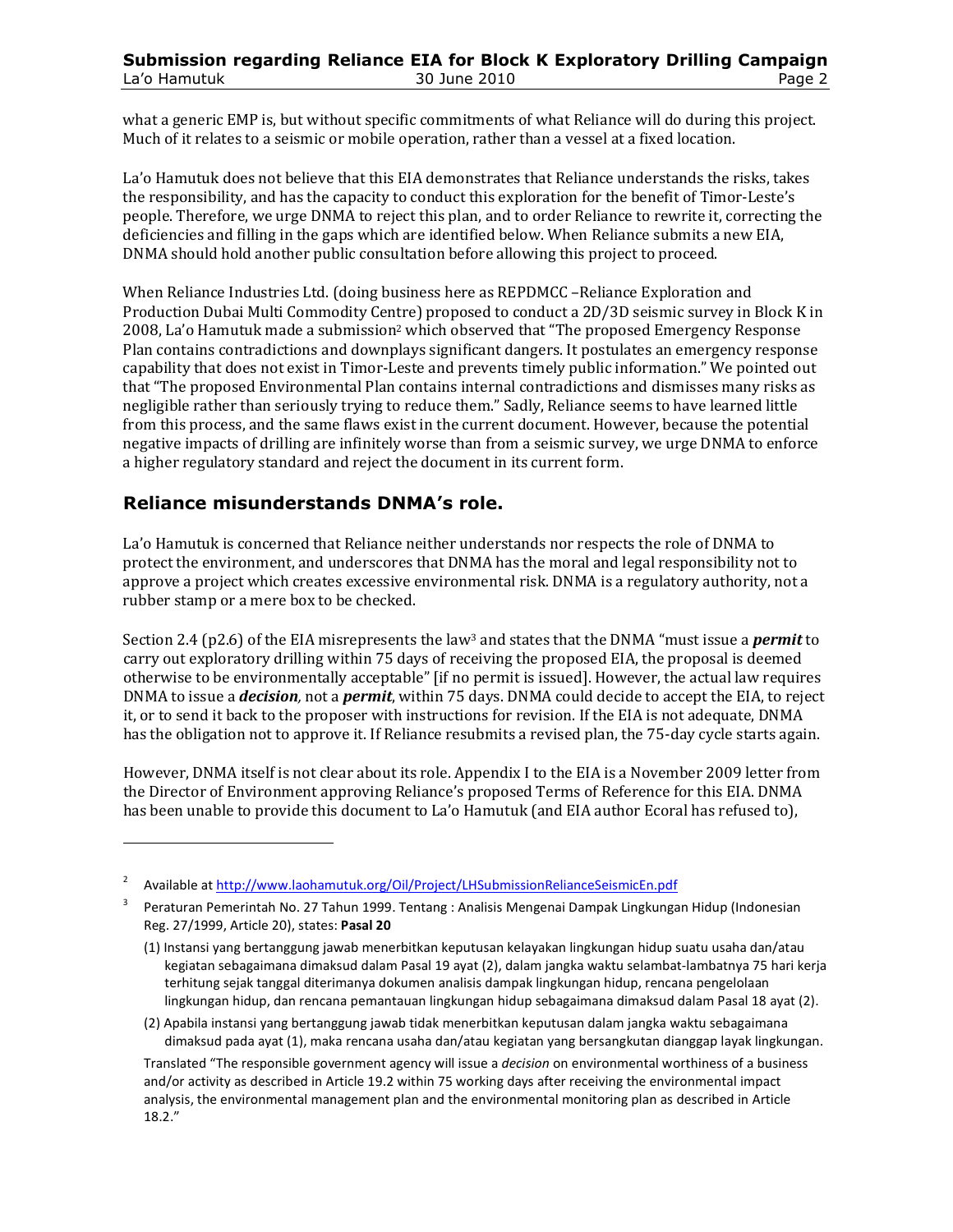making it impossible for us to know if some of the deficiencies in Reliance's EIA were authorized in advance by DNMA. In the future, the TOR should be distributed to stakeholders along with any proposed EIA, so that suggestions can be made to DNMA as well as to the company.

#### Reliance has created a conflict of interest in Timor-Leste regulation.

We believe that, through its activities in Timor-Leste, the Reliance company and one of its (former?) staff has demonstrated a disregard of ethical business practices which makes it impossible for ANP to effectively regulate Reliance activities in Timor-Leste until that conflict of interest is removed. Reliance hired the brother of a former Reliance employee, currently ANP Manager for Environment, to prepare this EIA. We do not think that a person whose immediate family is receiving remuneration from Reliance can impartially perform his regulatory responsibilities.

The following sequence of events gives the appearance that Reliance, together with Awinash Dulip, may be unethically attempting to influence the regulatory process in Timor-Leste. This conflict of interest must be removed before ANP can do its work objectively, and before any regulatory approval is given to Reliance to proceed with this project. Here are the facts:

- 1. Awinash Dulip, an Indian citizen, has represented Reliance in Timor-Leste since 2006 or 2007. In mid-2009 began working for ANP as manager for the Environment. Although ANP was prioritizing hiring Timorese staff, the Authority hired a foreign national for that position. At that time, Awinash Dulip told La'o Hamutuk that he was no longer connected with Reliance.
- 2. Awinash Dulip's younger brother Ravindra came to Timor-Leste in 2008 or 2009 to look for possible work for his Texas (USA)-based company E/Coral (or Ecoral) Technologies in the energy sector. On 27 August 2009, using the name Ravindra Motiram, he registered Ecoral Technologies Lic, Lda as an engineering consultancy based in Delta Comoro. The company declared capital assets of \$10,000 and zero national or foreign employees.<sup>4</sup>
- 3. In November or December 2009, Reliance Industries Limited "engaged M/s Ecoral Technologies, a local consultant registered in Timor-Leste for preparing the EIA consultation and documentation."<sup>5</sup>

According to the ANP,6 "Based on the current portfolio of the Secretary of State for Environment, it has been decided that the ANP will not be the responsible entity for reviewing and approving environment related documents for oil & gas activities within TLEA and onshore Timor-Leste." However, ANP has primary responsibility for supervising and regulating petroleum-related activities in Block K,7 and we are concerned that one of their key staff members seems oblivious to this conflict of interest.

In our 2008 submission<sup>8</sup> on the proposed decree-law to establish ANP, La'o Hamutuk wrote "There would be no need for laws if everybody was well-intentioned and performed their tasks flawlessly – the purpose of conflict-of-interest legislation is to help ensure that human greed or fallibility do not

l

<sup>&</sup>lt;sup>4</sup> Timor-Leste Business Registry.

<sup>5</sup>Letter from Arvind Kumar, Reliance, to Cristovão da Costa Pereira Martins, Chief of EIA in DNMA, 11 June 2010.

 $6$  ANP Annual Report for 2009, page 45.

<sup>7</sup> According to the preamble of ANP Decree-Law No. 20/2008, the ANP is created "to establish and supervise compliance with the enacted rules and regulations covering the exploration, development, production, transportation and distribution of petroleum and natural gas resources."

<sup>8</sup> Submission to the RDTL State Secretariat for Natural Resources from La'o Hamutuk regarding the draft decree-law to establish a National Petroleum Authority, 10 June 2008, available at http://www.laohamutuk.org/Oil/PetRegime/NPAlaw/LHSubNPAJun08.pdf.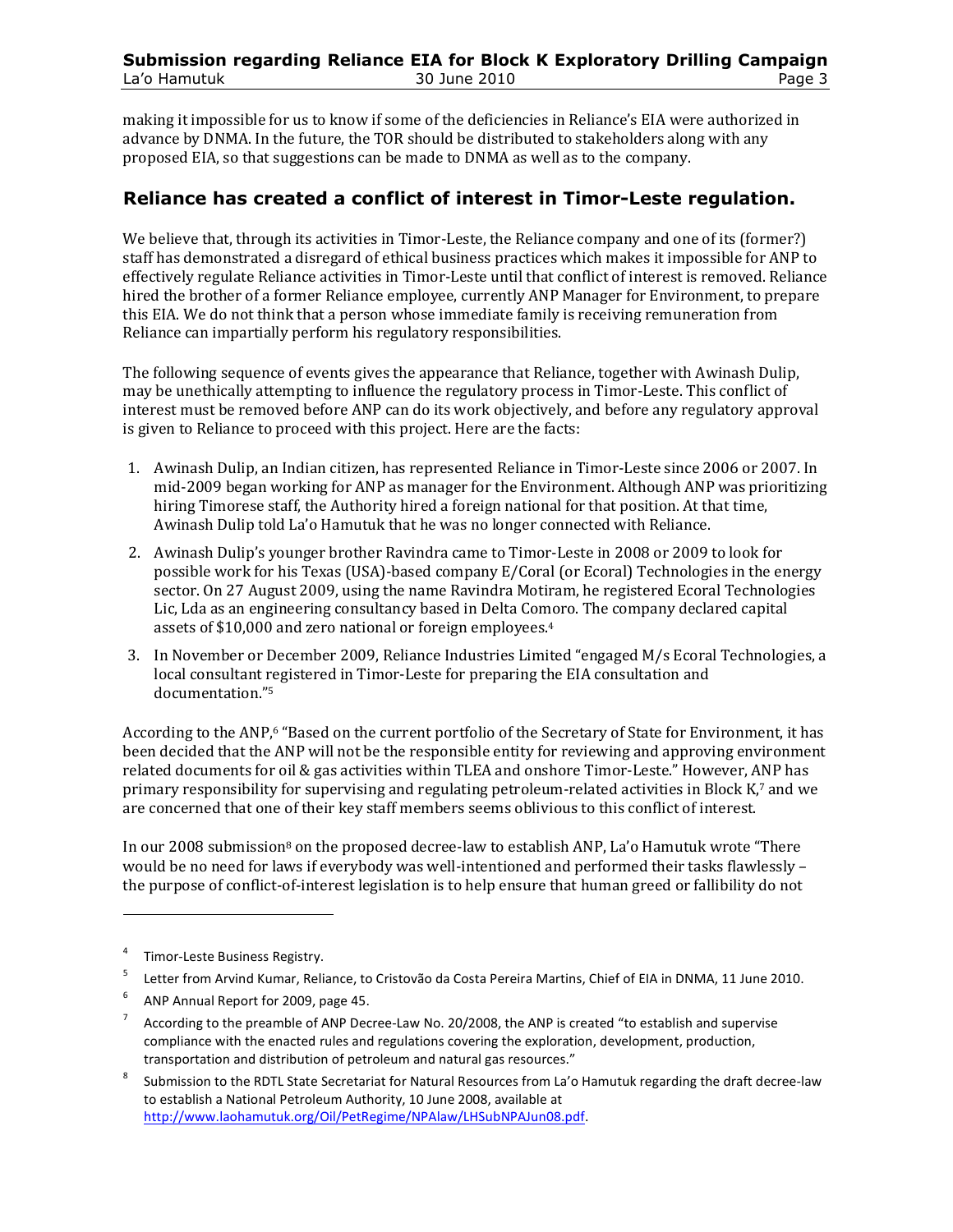cause serious consequences for the people and the State. Article 7.9 takes a small step toward preventing conflicts of interest, but a much deeper, more comprehensive approach is needed. Timor-Leste should have a government-wide conflict of interest code... In addition to prohibiting involvement with businesses whose interests overlap their regulatory duties..."

Unfortunately, our recommendations were not adopted and the ANP Decree-Law only says "The members of the Board of Directors shall not have any financial interests or holdings in undertakings in the regulated sector while they are in office and for the period of one year after they cease to be board members." We believe that action must be taken to avoid conflicts of interest by ANP staff members who receive benefits from regulated companies, and this is a case in point.

#### This EIA is not specific, and Reliance should rewrite it.

It is impossible to assess the environmental impact of a project or to make response plans without specific information about the subcontractors, vessels and technologies to be used. These documents don't even designate the type of vessel (floating drillship, "usually" with a double-hulled design, or semi-submersible)<sup>9</sup> to be used, let alone the name of the drilling contractor or the specific ship. This information is essential to a meaningful EIA, and the document should not be approved without it. In fact, these documents read more like a collection of "cut-and-paste" sections from a general introduction to offshore drilling than a description of this specific project.

This document is intended to include *plans* for minimizing and managing environmental impacts (page I.1 and the titles of several chapters), and not only an assessment. A plan must include the specific actions and commitments Reliance will take for this particular project; it is not a general treatise of the environmental aspects of offshore drilling.

Phrases like "in a typical scenario, wells are drilled..."<sup>10</sup> or "the significance of flaring depends on the quantities of gas"11 are not specific and cannot be measured. Sentences like "drilling will be conducted to restrict the flaring operation to the amount necessary to characterize the well potential" are unenforceable.

Much of the EIA appears to be recommendations to Reliance, rather than commitments from them, using phrases like "it is important that …" instead of "Reliance will ensure that …".

Drilling is far more dangerous than seismic surveys, and requires a higher level of regulatory certainty because its environmental footprint and risks are much greater. This well is particularly risky because it will extend more than 4,000 meters below the surface of the sea. It is comparable to the Deepwater Horizon test well in the Gulf of Mexico, and far deeper than any wells drilled so far in the JPDA or in Timor-Leste's exclusive area. We are concerned that Reliance is unable or unwilling to name the drilling contractor and rig, given that they contract with Transocean (owners/operator of the Deepwater Horizon) for all their other Asian operations.

The drilling contractor will have major responsibility to control and respond to environmental issues. In the Environmental Management Plan, Table 7.3 assigns many critical responsibilities to the OM or OIM (Offshore Installations Manager), who is not a Reliance employee. Section 7.2 of the EIA says that "The drilling contractor will have their own environmental management procedures," but DNMA and

l

<sup>9</sup> These examples from sections 3.1 and 3.3.1 of the draft EIA illustrate the lack of detail which pervades every page.

 $10$  EIA, section 3.3.1.

 $11$  EIA, Table 3.4, Atmospheric Emissions row.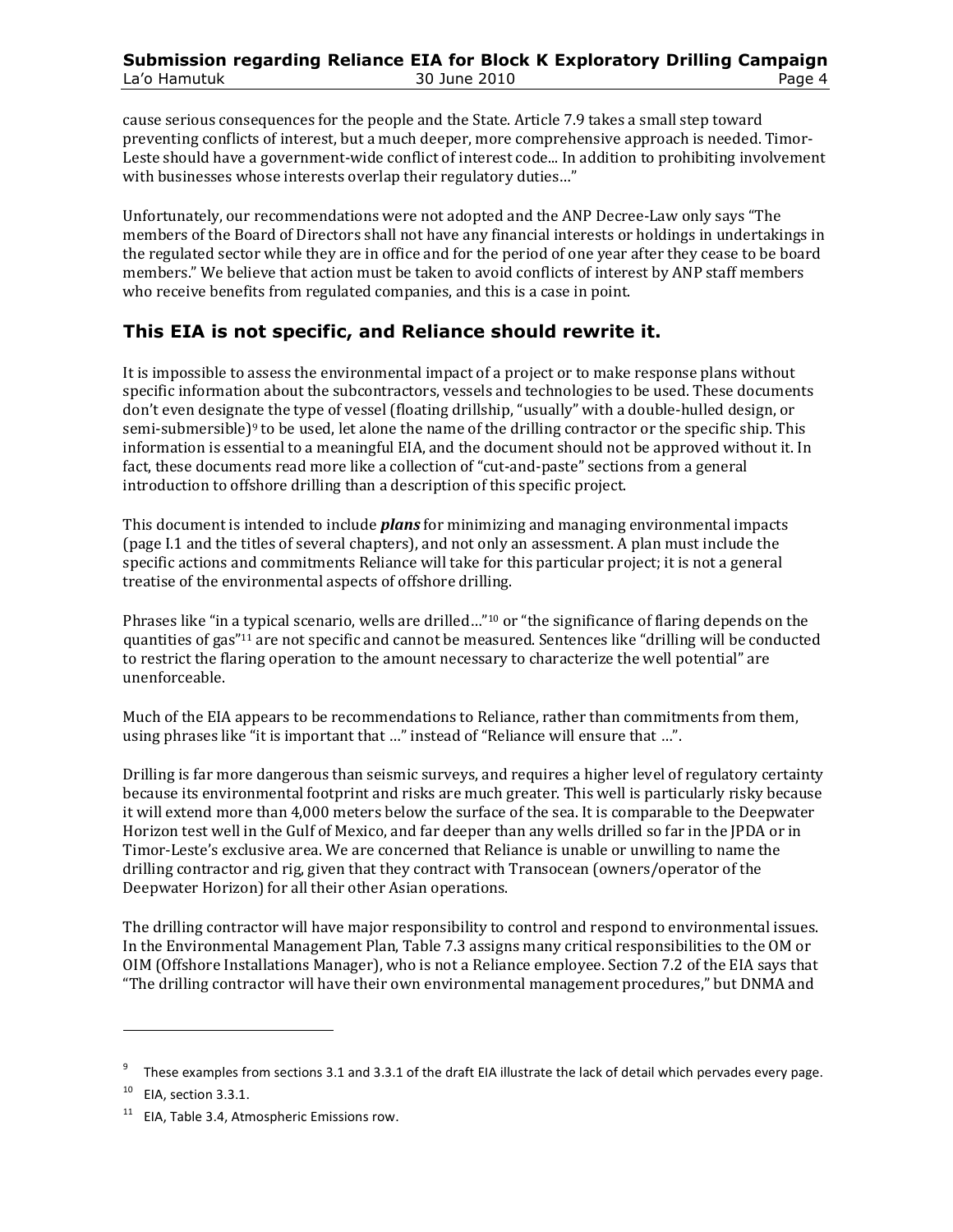others cannot evaluate Reliance's EMP without knowing who the contractor will be and what their plans are.

The EIA also declines to state whether Water-Based Mud or Synthetic-Based Mud will be used, even though Section 5.2.2.1 includes a tutorial about these options. It is difficult to assess environmental impact or management plans without fundamental information.

#### This EIA includes much outdated, vague or inaccurate information

The EIA's pervasive lack of accuracy and inattention to detail raise questions about whether they should be entrusted with the risks of conducting a drilling project. Here are a few examples:

- Sometimes this well is considered inside the JPDA (section 11.8.1) and other parts of Chapter 11.
- There are repeated references to "draft" legislation without specifying what it is (p.2.4-2.6)
- Timor-Leste's struggle for independence, is misrepresented, showing a disrespect for the country's sovereign rights: "East Timor … continues to suffer the aftereffects of a decades-long independence struggle against Indonesia, which damaged infrastructure and displaced thousands of civilians." (section 4.1.1). This denies both the illegal invasion and occupation and hundreds of thousands of Timorese people who Indonesia killed.
- The "Timor Gap" is not the former name for the Timor Sea (4.8.6), but a space in a seabed boundary line.
- The seabed ecosystem at Bayu-Undan, less than 140 meters deep, is considered relevant to the current well which is in water more than 1,100 meters deeper.
- The map of crocodile sightings (4.6.8(b)) contains no time period and shows only four locations, implying that these animals are rare.
- The map of seaports in Figure 4.23 is attributed to La'o Hamutuk, but we never made such a map.
- The budget information from early 2008 attributed to La'o Hamutuk (page R.10) is actually from UNDP, as stated on our website. It is several years old, in which time the State Budget has increased five-fold.

Much of the socio-economic data is from before the restoration of independence eight years ago or other dubious sources, and not accurate. The socio-economic impact assessment is meaningless without a credible baseline which applies to the situation at the time the project is started. For example:

- Sections 4.8.1-4.8.2, 4.8.6(a-b) cite the 2002 National Development Plan, but much better information about health and education is now available.
- There is no daily Silkair flight from Singapore, as stated in 4.8.4(b).
- The port at Com has no cargo handling capability  $(4.8.4(c))$ .
- Timor-Leste is not 83% Catholic (as stated in figure 4.24, but 96% according to the 2004 Census.
- The nine "inheritances" listed in 4.8.5(d) are a small sampling of the places of historical or spiritual value.
- Coffee exports, which totaled only \$8 million in 2009, are not "the main source of Timor-Leste economy" (4.8.6).
- The \$1.8 billion in the Petroleum Fund in 2007 (4.8.6) is irrelevant to today's balance of nearly \$6 billion.
- We share the dream of 4.8.6(f) that "Timor-Leste is now eradicating the poverty of its people by providing and stimulating earning opportunities" but don't think it reflects today's reality, with poverty markedly increasing between 2001 and 2007.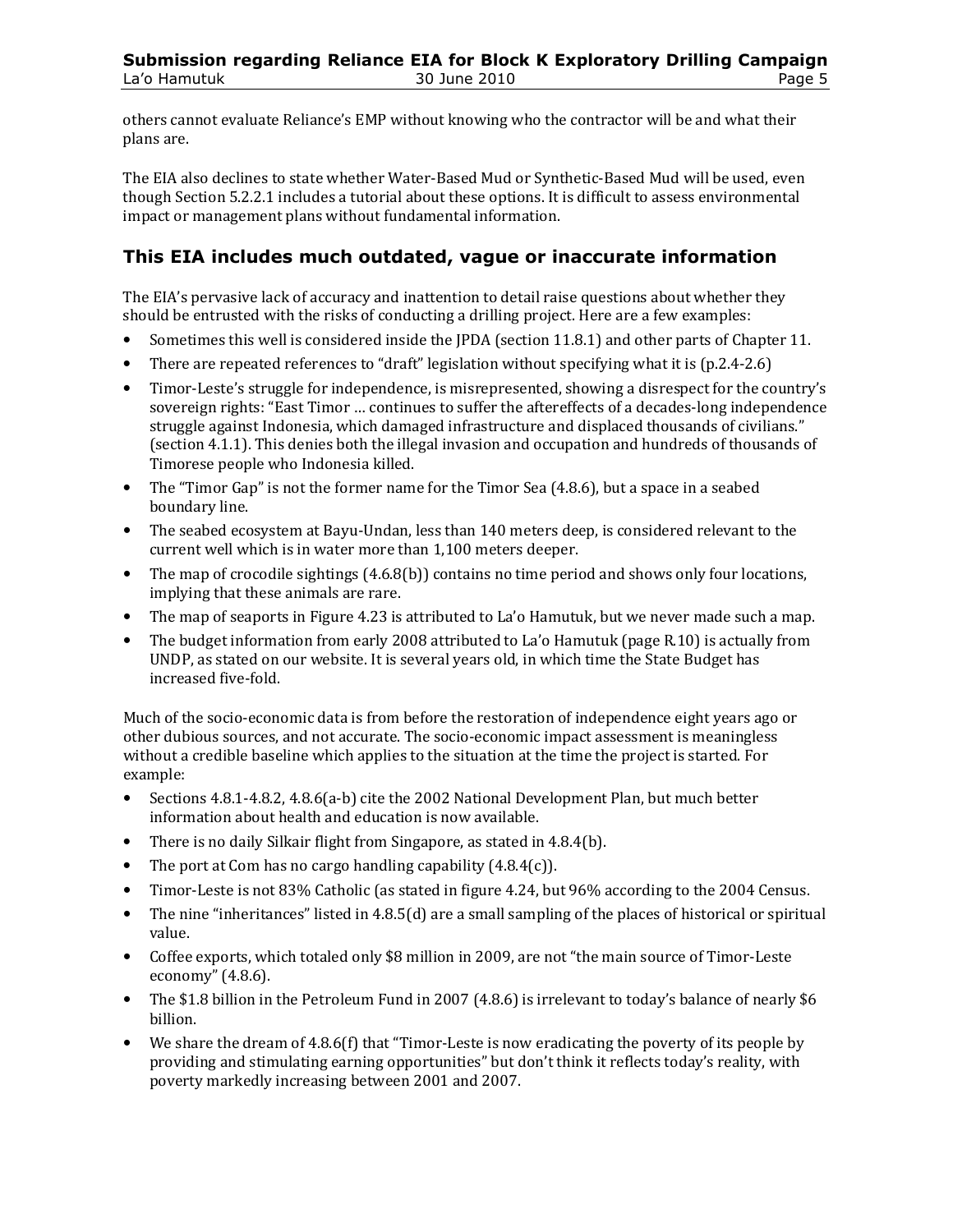The report also downplays known environmental impacts. For example, Table 5.1 says that " $CO<sub>2</sub>$  is believed to contribute to climate change" and CH4 "indirectly" contributes to climate change. It also asserts that Flaring for well testing "would be relatively short-lived" (5.1), implying that it is negligible.

On the other hand, it overstates the "direct boost to jobs and the economy from the drilling campaign" (6.7), which is likely to be extremely small.

#### The danger of huge oil spills and other accidents must be seriously considered.

During the past nine months, two major blow outs have occurred, a consequence of the increasing amount of deepwater offshore oil drilling, and the complacency which has afflicted much of the petroleum industry. We hope that Montara and Deepwater Horizon are a wake-up call to other petroleum and drilling companies, but this document indicates that Reliance is still asleep.

For example, table 5.3 lists major oil spills only in the Timor Sea, while section 5.2.3.1 states that "the probability of this happening is extremely small. Reliance states (6.3.5, p.6.20) that "fish can generally avoid the polluted area," but spills can spread hundreds of kilometers from the well, more than far enough to pollute Timor-Leste's coast.

The discussion of blowouts in 11.2.2 seems designed to persuade the reader that they won't happen, rather than prescribing measures to prevent and control them. It cites outdated statistics from1973- 1993, before ultra deepwater drilling was common, and assumes that Montara is the worst possible outcome. Deepwater Horizon, an exploration well like this one, is far worse.

The discussion of the possibility of a major spill in 6.3.5 downplays the danger, such as citing ">10,000 liters" as a large spill, when actual recent accidents such as Montara spilled more than ten thousand times as much oil, and affected areas further from the well than the 112 km from the proposed Reliance well to Timor-Leste's coast. The Deepwater Horizon spill, still not under control, has travelled more than 1,000 km and spilled at least 150 million liters – it is currently leaking eight million liters every single day, 800 times the "large" spill described in the EIA.

In the modeling described in section 11.7, the worst-case blowout is assumed to be 7,000  $\mathrm{m}^3$ "considering the type of Gulf of Mexico blow out in May 2010." But that accident has released about 1,000,000 m<sup>3</sup> already and is still out of control, dumping  $6,000$  m<sup>3</sup> more every day.

The paper discusses spills caused by war (11.2) and on land (11.6) (irrelevant to the current project) and tanker accidents, perhaps to show that "it could be worse."

Section 11.4.1 on "oil movement" ignores the recent discovery of mid-sea "plumes" which are complicating mitigation of the Deepwater Horizon spill. Such plumes would probably occur if this well experienced a similar event, since the proposed test well location in TLEA Block K and the Macondo Prospect are similar in depth and temperature.

The prevailing currents from Block K during most of the year are toward Australia, and therefore appropriate Australian authorities may be concerned about accident mitigation, even though Block K is outside of their jurisdiction. Have Reliance or DNMA consulted with them?

According to section 11.3, "there are no other (environmentally) sensitive locations along the southern coast of Timor-Leste" than those which are "yet to be declared," Nino Konis Santana National Park, and all "the coastal waters surrounding Timor-Leste" which are included in the Coral Triangle. In other words, the entire coastline is environmentally sensitive, yet this "Plan" does little to protect it.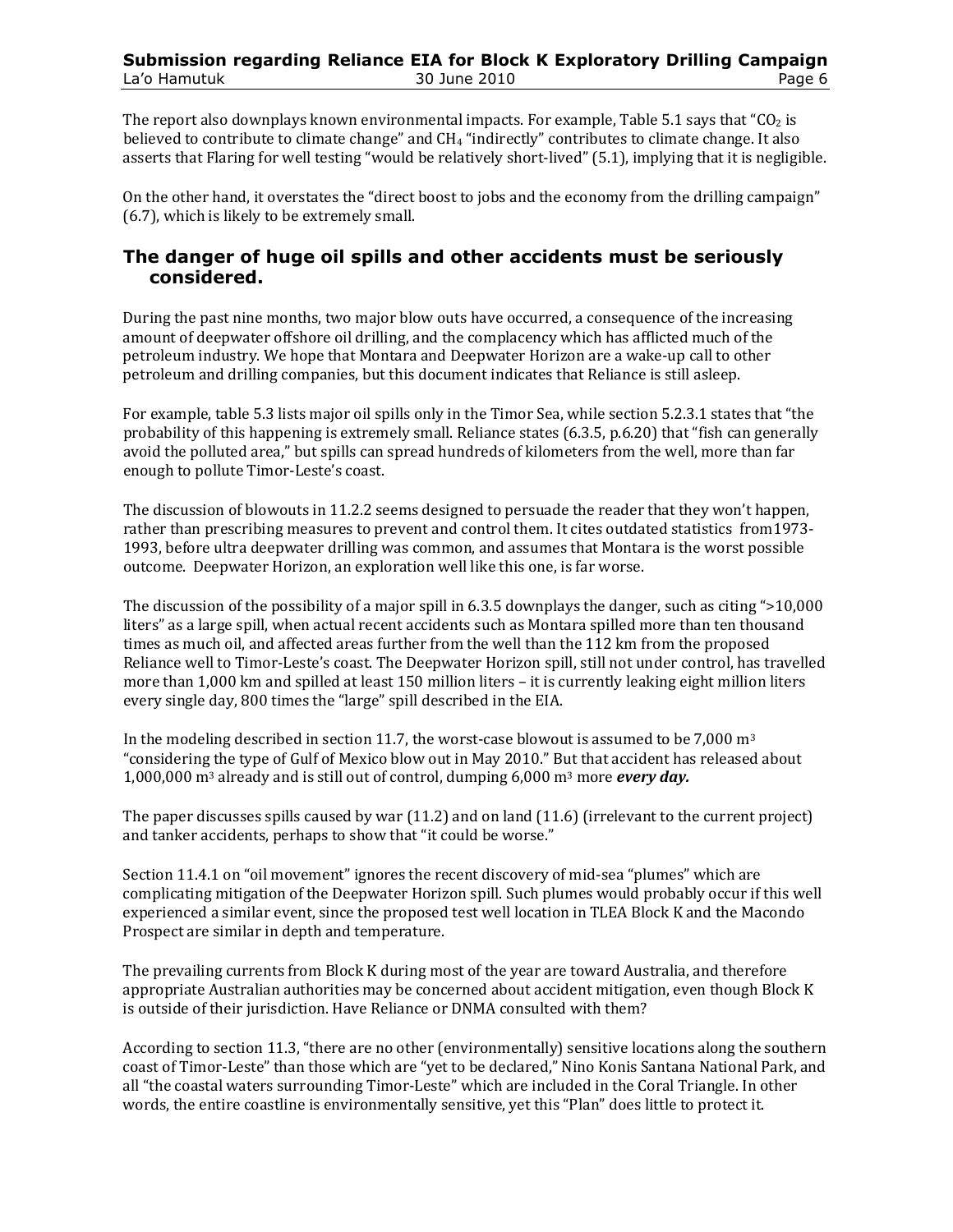We assume that the "Oil Spill Contingency Plan" referred to in 5.2.3.1 is the same as the "Oil Spill Response Plan" in chapter 11. However, it is far from adequate. In addition, the "mitigation of impacts from spills" section 6.3.4 (p 6.23-24) is very general and not likely to be effective.

Many sections (such as the last entry on page 7.21) mention reporting to ANP and DNMA when there is an accident. As we know, these agencies do not have the capacity to respond effectively, and we hope Reliance and its drilling contractor will not rely on them. Section 11.8.5 states that "Since there is no National Oil Spill Contingency Plan in Timor Leste, ANP may take a lead and work with REPDMCC to combat the oil spill." This raises the question of when ANP, DNMA or other Timor-Leste authorities will develop such a plan, which should be in place before new oil operations are approved. We also wonder about the capacity of ANP and other state agencies to respond in the event of a spill, given the severe lack of procedures, experience, equipment and supplies.

Several parts of the EMP, including section 11.8.6, indicate that support from Oil Spill Response Limited (OSRL) will help prevent serious consequences from a major accident. However, OSRL was involved since the first day of both the Montara and Deepwater Horizon accidents. Montara took ten weeks to bring under control, and Deepwater Horizon continues to spew toxic oil more than two months after it started. Although OSRL may have helped limit them from being even worse, it was not able to prevent vast areas of sea and shoreline from being contaminated.

Other points of the Management plans are so general or poorly-thought-out that they will be impossible to implement or enforce:

- Blowout preventer installation and operations are so undefined and left to the unnamed subcontractor as to provide little assurance that this well will be well-protected. ("Loss of Well Control and blow out" in table in section 7.4, page 7.18)
- The computer models which "can be used to predict the probable movement of spilled oil" (11.4.1) and 11.7) need to be revised in light of recent experience.
- The "combat techniques" described in section 11.5 are generic, rather than specific to this location and project. As such, they cannot be considered a "plan."
- Will enough booms, skimmers and dispersants discussed in 11.5.2 and 11.5.3 be kept on site? If more are needed, where can they be quickly brought from?
- The response operations discussed in 11.8.7 assume that the ships and personnel are intact. However in recent major accidents, drilling rigs have been evacuated and/or personnel have been killed. Plans should be prepared to deal with this unfortunate possibility.
- The "Emergency Response Plan" (10.4, page 10.7) is a list of emergency scenarios, personnel and notifications, accompanied by a statement that Reliance "will prepare a project specific Emergency Response action plan … prior to commencement of the exploratory drilling campaign." This plan should be part of the EIA/EMP prior to its approval, and not be delayed until a later phase of the project for Reliance to do by itself.
- The "Oil Spill Response Plan" in Chapter 11 omits essential details, acknowledging that its general comments "are only a proposed plan and prior to start of the drilling operations, project specific oil contingency plan should be prepared" (section 11.1, page 11.2). DNMA should not allow Reliance to proceed with the project until such plans have been prepared and approved, following public and stakeholder consultation.
	- $\circ$  For example, section 11.8.3 says "it is advised that REPDMCC utilize a tier 1 package which includes …" and 11.8.4 says "It is recommended that the supply vessel and standby vessel should have minimum of 2 drums…" A plan is not advice, it is a commitment to take specific action.
	- $\circ$  The "Spill Response Kit" in Appendix D of Chapter 11 mentions "a typical offshore supply vessel" with a kit which "normally contains" certain items for containing a Tier 1 accident.